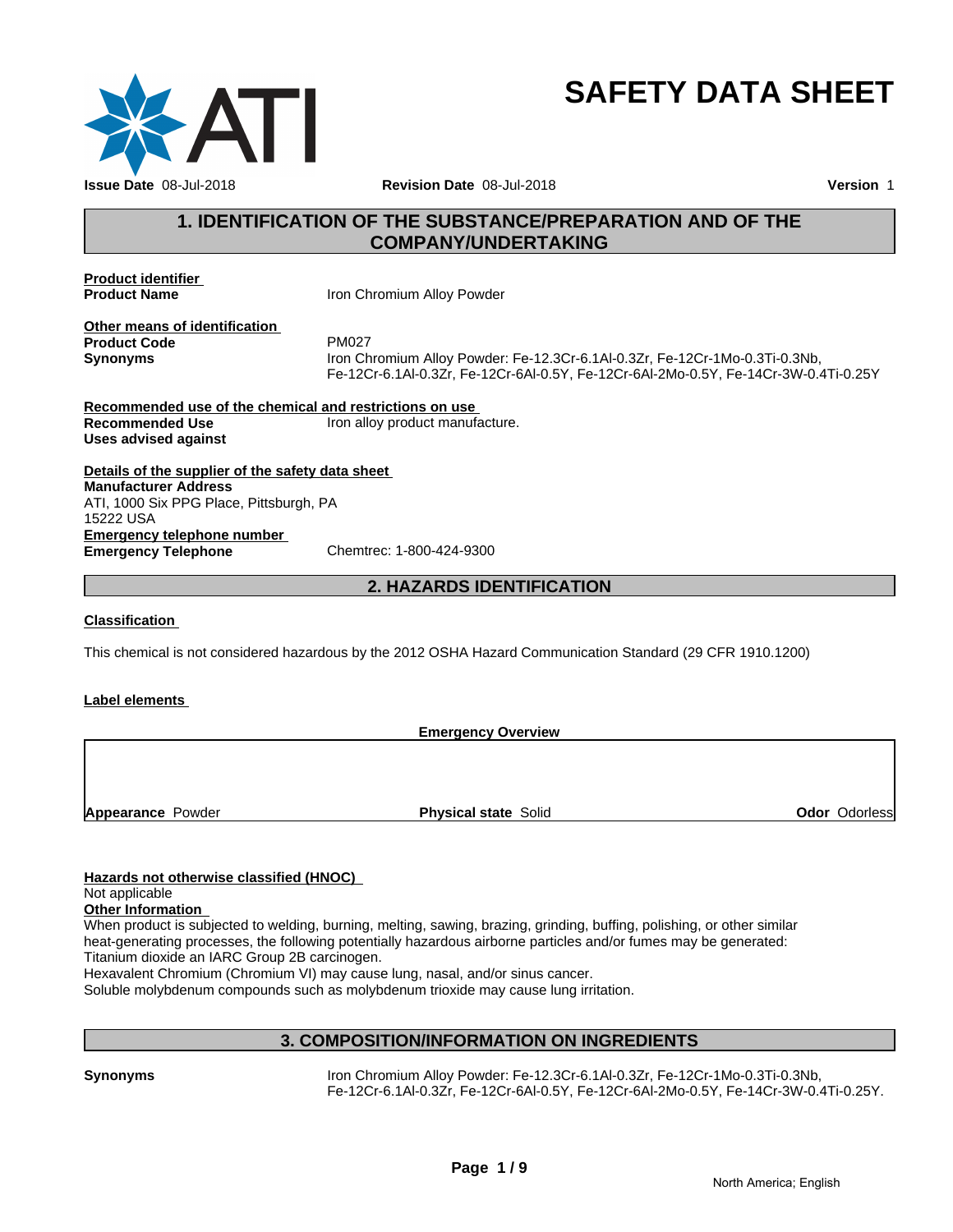#### \_\_\_\_\_\_\_\_\_\_\_\_\_\_\_\_\_\_\_\_\_\_\_\_\_\_\_\_\_\_\_\_\_\_\_\_\_\_\_\_\_\_\_\_\_\_\_\_\_\_\_\_\_\_\_\_\_\_\_\_\_\_\_\_\_\_\_\_\_\_\_\_\_\_\_\_\_\_\_\_\_\_\_\_\_\_\_\_\_\_\_\_\_ **PM027 Iron Chromium Alloy Powder Revision Date** 08-Jul-2018

| <b>Chemical Name</b> | CAS No.   | Weight-%  |
|----------------------|-----------|-----------|
| <b>Iron</b>          | 7439-89-6 | $60 - 88$ |
| Chromium             | 7440-47-3 | $-20$     |
| Aluminum             | 7429-90-5 | $0 - 10$  |
| Molybdenum           | 7439-98-7 | $0 - 10$  |
| Niobium (Columbium)  | 7440-03-1 | $0 - 5$   |
| Titanium             | 7440-32-6 | $0 - 5$   |
| Tungsten             | 7440-33-7 | $0 - 5$   |
| Yttrium              | 7440-65-5 | $0 - 1$   |
| Zirconium            | 7440-67-7 | $0 - 1$   |

#### **4. FIRST AID MEASURES**

| <b>First aid measures</b>                                   |                                                                                                                                                        |
|-------------------------------------------------------------|--------------------------------------------------------------------------------------------------------------------------------------------------------|
| Eye contact                                                 | In the case of particles coming in contact with eyes during processing, treat as with any<br>foreign object.                                           |
| <b>Skin Contact</b>                                         | None under normal use conditions.                                                                                                                      |
| <b>Inhalation</b>                                           | If excessive amounts of smoke, fume, or particulate are inhaled during processing, remove<br>to fresh air and consult a qualified health professional. |
| Ingestion                                                   | IF SWALLOWED. Call a POISON CENTER or doctor/physician if you feel unwell.                                                                             |
| Most important symptoms and effects, both acute and delayed |                                                                                                                                                        |
| <b>Symptoms</b>                                             | None anticipated.                                                                                                                                      |
|                                                             | Indication of any immediate medical attention and special treatment needed                                                                             |
| Note to physicians                                          | Treat symptomatically.                                                                                                                                 |
|                                                             | <b>5. FIRE-FIGHTING MEASURES</b>                                                                                                                       |

#### **Suitable extinguishing media**

Product not flammable in the form as distributed, flammable as finely divided particles or pieces resulting from processing of this product. Isolate large fires and allow to burn out. Smother small fires with salt (NaCl) or class D dry powder fire extinguisher.

**Unsuitable extinguishing media** Do not spray water on burning metal as an explosion may occur. This explosive characteristic is caused by the hydrogen and steam generated by the reaction of water with the burning material.

#### **Specific hazards arising from the chemical**

Intense heat. Very fine, high surface area material resulting from grinding, buffing, polishing, or similar processes of this product may ignite spontaneously at room temperature. WARNING: Fine particles of this product may form combustible dust-air mixtures. Keep particles away from all ignition sources including heat, sparks, and flame. Prevent dust accumulations to minimize combustible dust hazard.

**Hazardous combustion products**Titanium dioxide an IARC Group 2B carcinogen. Hexavalent Chromium (Chromium VI) may cause lung, nasal, and/or sinus cancer. Soluble molybdenum compounds such as molybdenum trioxide may cause lung irritation.

**Explosion data Sensitivity to Mechanical Impact** None. **Sensitivity to Static Discharge** None.

#### **Protective equipment and precautions for firefighters**

Firefighters should wear self-contained breathing apparatus and full firefighting turnout gear.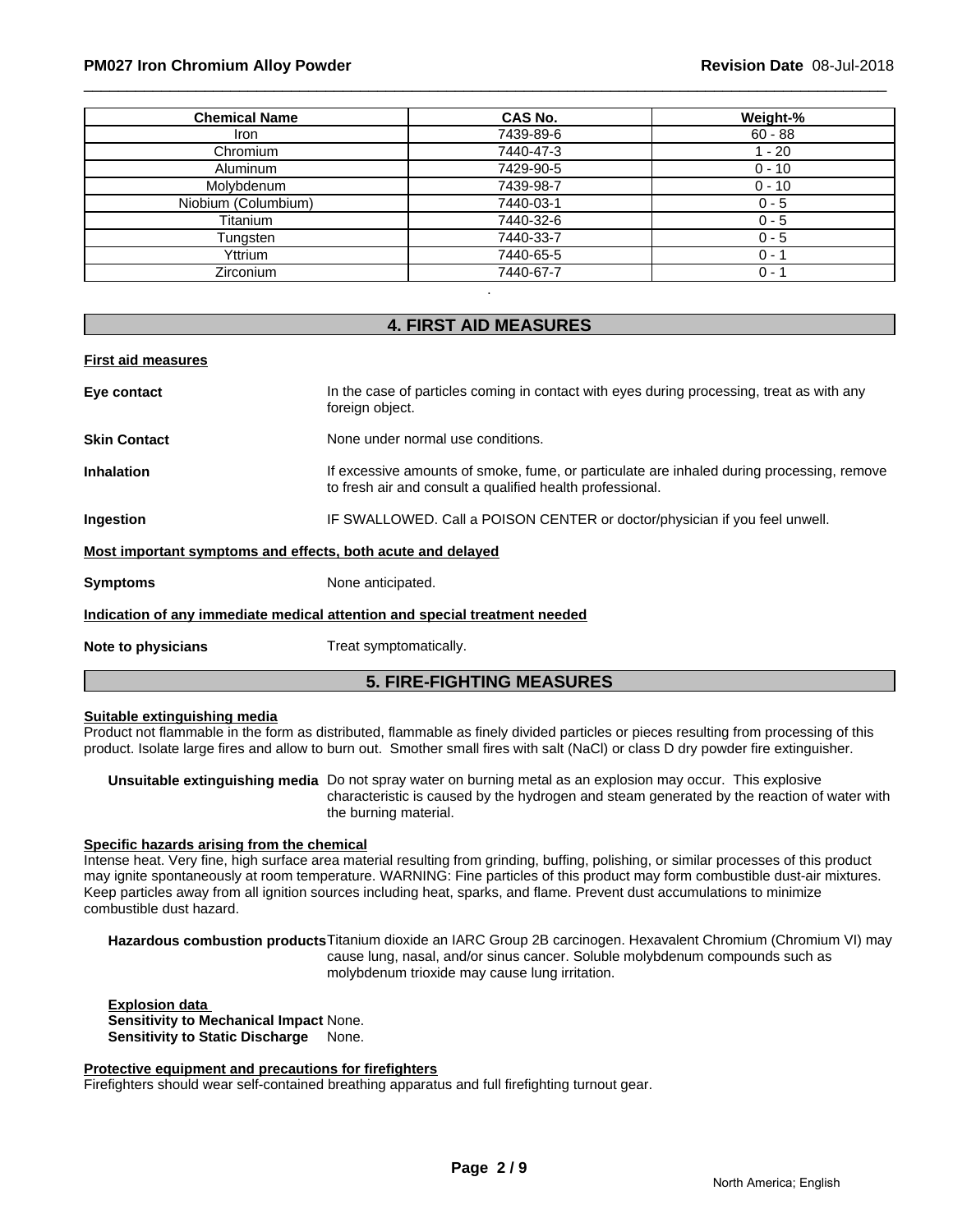|                                                              | <b>6. ACCIDENTAL RELEASE MEASURES</b>                                                                                                                                                                                                                                                                                                                                                                              |  |  |
|--------------------------------------------------------------|--------------------------------------------------------------------------------------------------------------------------------------------------------------------------------------------------------------------------------------------------------------------------------------------------------------------------------------------------------------------------------------------------------------------|--|--|
|                                                              | Personal precautions, protective equipment and emergency procedures                                                                                                                                                                                                                                                                                                                                                |  |  |
| <b>Personal precautions</b>                                  | Use personal protective equipment as required.                                                                                                                                                                                                                                                                                                                                                                     |  |  |
| For emergency responders                                     | Use personal protective equipment as required.                                                                                                                                                                                                                                                                                                                                                                     |  |  |
| <b>Environmental precautions</b>                             |                                                                                                                                                                                                                                                                                                                                                                                                                    |  |  |
| <b>Environmental precautions</b>                             | Collect spillage to prevent release to the environment.                                                                                                                                                                                                                                                                                                                                                            |  |  |
| Methods and material for containment and cleaning up         |                                                                                                                                                                                                                                                                                                                                                                                                                    |  |  |
| <b>Methods for containment</b>                               | Prevent further leakage or spillage if safe to do so.                                                                                                                                                                                                                                                                                                                                                              |  |  |
| Methods for cleaning up                                      | Sweep or shovel material into dry containers. Avoid creating uncontrolled dust.                                                                                                                                                                                                                                                                                                                                    |  |  |
|                                                              | 7. HANDLING AND STORAGE                                                                                                                                                                                                                                                                                                                                                                                            |  |  |
| <b>Precautions for safe handling</b>                         |                                                                                                                                                                                                                                                                                                                                                                                                                    |  |  |
| Advice on safe handling                                      | Very fine, high surface area material resulting from grinding, buffing, polishing, or similar<br>processes of this product may ignite spontaneously at room temperature. WARNING: Fine<br>particles of this product may form combustible dust-air mixtures. Keep particles away from<br>all ignition sources including heat, sparks, and flame. Prevent dust accumulations to<br>minimize combustible dust hazard. |  |  |
| Conditions for safe storage, including any incompatibilities |                                                                                                                                                                                                                                                                                                                                                                                                                    |  |  |
| <b>Storage Conditions</b>                                    | Keep away from heat, sparks, flame and other sources of ignition (i.e., pilot lights, electric<br>motors and static electricity).                                                                                                                                                                                                                                                                                  |  |  |
| Incompatible materials                                       | Dissolves in hydrofluoric acid. Ignites in the presence of fluorine. When heated above<br>200°C, reacts exothermically with the following: Chlorine, bromine, halocarbons, carbon<br>tetrachloride, carbon tetrafluoride, and freon.                                                                                                                                                                               |  |  |

#### **8. EXPOSURE CONTROLS/PERSONAL PROTECTION**

#### **Control parameters**

| <b>Chemical Name</b> | <b>ACGIH TLV</b>                                         | <b>OSHA PEL</b>                                      |
|----------------------|----------------------------------------------------------|------------------------------------------------------|
| Iron                 |                                                          |                                                      |
| 7439-89-6            |                                                          |                                                      |
| Chromium             | TWA: $0.5$ mg/m <sup>3</sup>                             | TWA: 1 mg/m <sup>3</sup>                             |
| 7440-47-3            |                                                          |                                                      |
| Molybdenum           | TWA: 10 $mg/m3$ inhalable fraction                       |                                                      |
| 7439-98-7            | TWA: 3 mg/m <sup>3</sup> respirable fraction             |                                                      |
| <b>Aluminum</b>      | TWA: 1 $mq/m3$ respirable fraction                       | TWA: 15 $mg/m3$ total dust                           |
| 7429-90-5            |                                                          | TWA: 5 mg/m <sup>3</sup> respirable fraction         |
| Tungsten             | STEL: 10 mg/m <sup>3</sup> STEL: 10 mg/m <sup>3</sup> W  | (vacated) STEL: 10 mg/m <sup>3</sup> (vacated) STEL: |
| 7440-33-7            | TWA: 5 mg/m <sup>3</sup> TWA: 5 mg/m <sup>3</sup> W      | 10 mg/m $3 \text{ W}$                                |
| Titanium             |                                                          |                                                      |
| 7440-32-6            |                                                          |                                                      |
| Niobium (Columbium)  |                                                          | $\overline{\phantom{a}}$                             |
| 7440-03-1            |                                                          |                                                      |
| <b>Zirconium</b>     | STEL: 10 mg/m <sup>3</sup> STEL: 10 mg/m <sup>3</sup> Zr | TWA: $5 \text{ mg/m}^3$ Zr                           |
| 7440-67-7            | TWA: 5 mg/m <sup>3</sup> TWA: 5 mg/m <sup>3</sup> Zr     | (vacated) STEL: 10 mg/m <sup>3</sup> (vacated) STEL: |
|                      |                                                          | 10 mg/m $3$ Zr                                       |
| Yttrium              | TWA: 1 $mg/m3$ Y                                         | TWA: 1 mg/m <sup>3</sup>                             |
| 7440-65-5            |                                                          |                                                      |

#### **Appropriate engineering controls**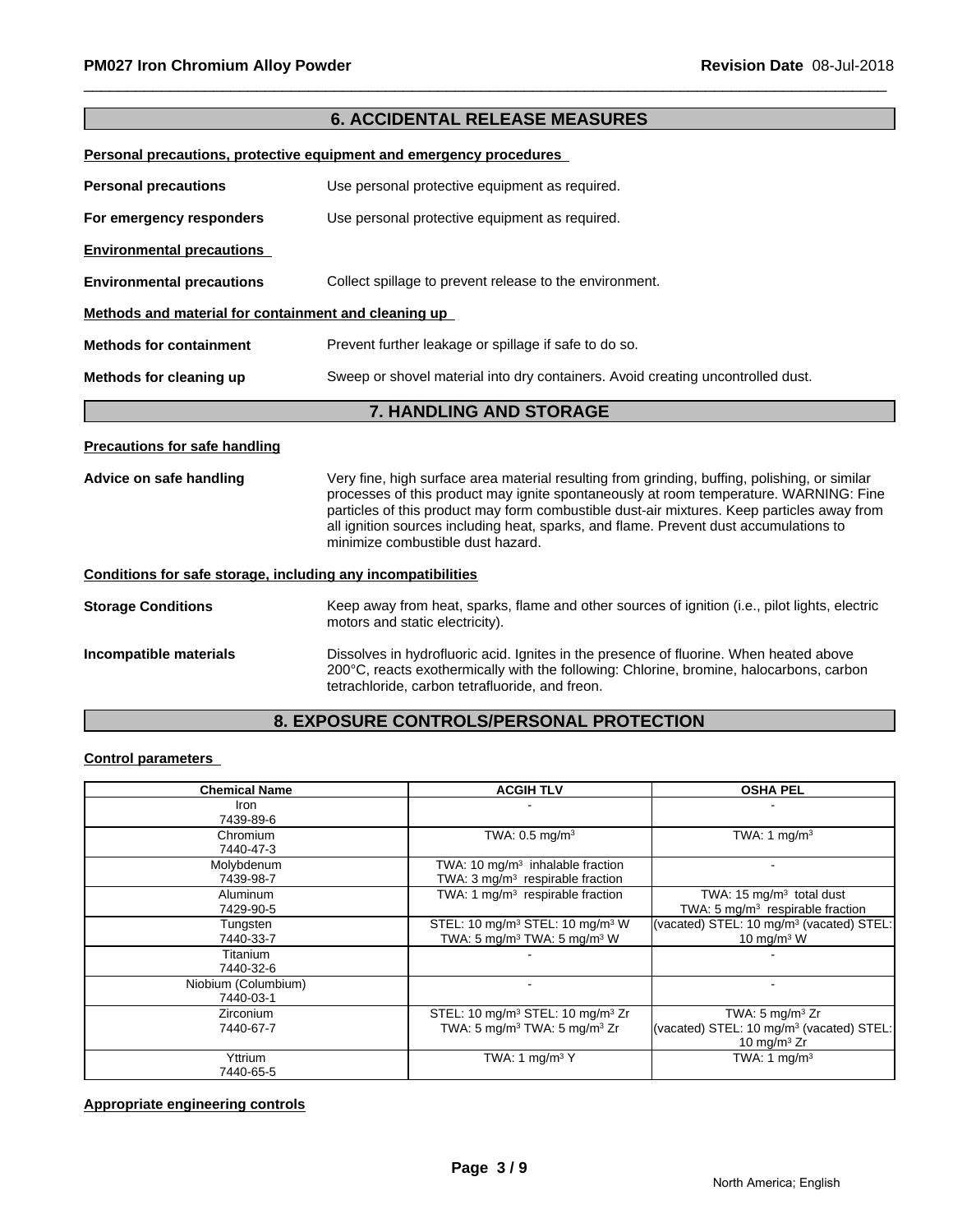| <b>Engineering Controls</b>           | Avoid generation of uncontrolled particles.                                                                                                                                                                                                                                                                                                                                     |
|---------------------------------------|---------------------------------------------------------------------------------------------------------------------------------------------------------------------------------------------------------------------------------------------------------------------------------------------------------------------------------------------------------------------------------|
|                                       | Individual protection measures, such as personal protective equipment                                                                                                                                                                                                                                                                                                           |
| <b>Eye/face protection</b>            | When airborne particles may be present, appropriate eye protection is recommended. For<br>example, tight-fitting goggles, foam-lined safety glasses or other protective equipment that<br>shield the eyes from particles.                                                                                                                                                       |
| Skin and body protection              | Fire/flame resistant/retardant clothing may be appropriate during hot work with the product.                                                                                                                                                                                                                                                                                    |
| <b>Respiratory protection</b>         | When particulates/fumes/gases are generated and if exposure limits are exceeded or<br>irritation is experienced, proper approved respiratory protection should be worn.<br>Positive-pressure supplied air respirators may be required for high airborne contaminant<br>concentrations. Respiratory protection must be provided in accordance with current local<br>regulations. |
| <b>General Hygiene Considerations</b> | Handle in accordance with good industrial hygiene and safety practice.                                                                                                                                                                                                                                                                                                          |
|                                       |                                                                                                                                                                                                                                                                                                                                                                                 |

#### **9. PHYSICAL AND CHEMICAL PROPERTIES**

#### **Information on basic physical and chemical properties**

L

| <b>Physical state</b>            | Solid                       |                                                 |                                                   |
|----------------------------------|-----------------------------|-------------------------------------------------|---------------------------------------------------|
| Appearance                       | Powder                      | Odor                                            | Odorless                                          |
| Color                            | metallic Grey silver        | <b>Odor threshold</b>                           | Not applicable                                    |
|                                  |                             |                                                 |                                                   |
| <b>Property</b>                  | <b>Values</b>               | Remarks • Method                                |                                                   |
| рH                               |                             |                                                 |                                                   |
| Melting point/freezing point     | 1320-1400 °C / 2400-2550 °F |                                                 |                                                   |
| Boiling point / boiling range    |                             |                                                 |                                                   |
| <b>Flash point</b>               |                             |                                                 |                                                   |
| <b>Evaporation rate</b>          |                             | Not applicable                                  |                                                   |
| Flammability (solid, gas)        |                             |                                                 | Product not flammable in the form as distributed. |
|                                  |                             | flammable as finely divided particles or pieces |                                                   |
|                                  |                             | resulting from processing of this product       |                                                   |
| <b>Flammability Limit in Air</b> |                             | Not applicable                                  |                                                   |
| <b>Upper flammability limit:</b> |                             |                                                 |                                                   |
| Lower flammability limit:        |                             |                                                 |                                                   |
| Vapor pressure                   |                             | Not applicable                                  |                                                   |
| <b>Vapor density</b>             |                             | Not applicable                                  |                                                   |
| <b>Specific Gravity</b>          | $8.0 - 8.5$                 |                                                 |                                                   |
| <b>Water solubility</b>          | Insoluble                   |                                                 |                                                   |
| Solubility in other solvents     |                             | Not applicable                                  |                                                   |
| <b>Partition coefficient</b>     |                             | Not applicable                                  |                                                   |
| <b>Autoignition temperature</b>  |                             | Not applicable                                  |                                                   |
| <b>Decomposition temperature</b> |                             | Not applicable                                  |                                                   |
| <b>Kinematic viscosity</b>       |                             | Not applicable                                  |                                                   |
| <b>Dynamic viscosity</b>         |                             | Not applicable                                  |                                                   |
| <b>Explosive properties</b>      | Not applicable              |                                                 |                                                   |
| <b>Oxidizing properties</b>      | Not applicable              |                                                 |                                                   |
| <b>Other Information</b>         |                             |                                                 |                                                   |
|                                  |                             |                                                 |                                                   |
| Softening point                  |                             |                                                 |                                                   |
| Molecular weight                 |                             |                                                 |                                                   |
| <b>VOC Content (%)</b>           | Not applicable              |                                                 |                                                   |
| <b>Density</b>                   |                             |                                                 |                                                   |
| <b>Bulk density</b>              |                             |                                                 |                                                   |
|                                  |                             |                                                 |                                                   |

### **10. STABILITY AND REACTIVITY**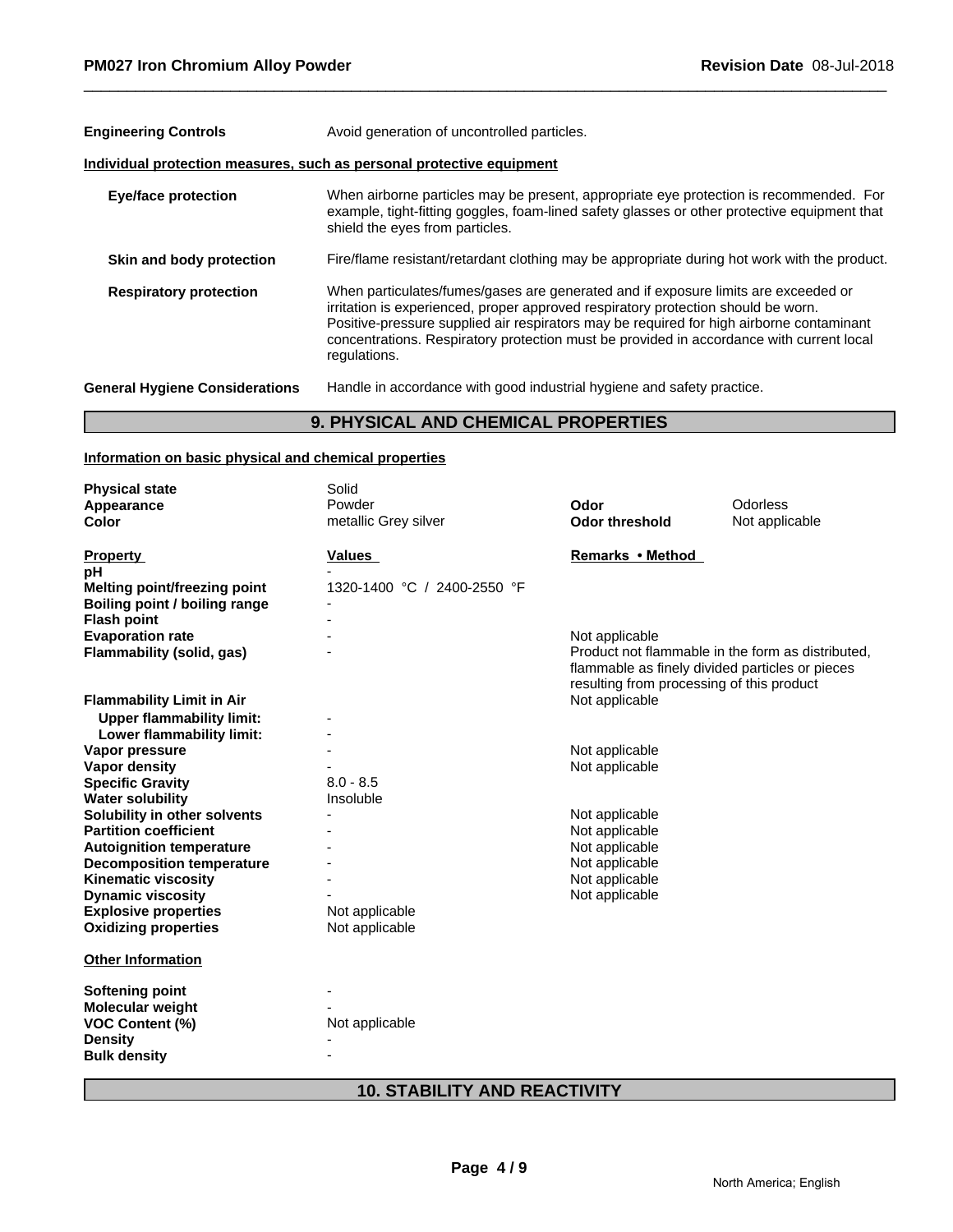**Reactivity** 

Not applicable

#### **Chemical stability**

Stable under normal conditions.

#### **Possibility of Hazardous Reactions**

None under normal processing.

Hazardous polymerization **Hazardous polymerization does not occur.** 

#### **Conditions to avoid**

Dust formation and dust accumulation.

#### **Incompatible materials**

Dissolves in hydrofluoric acid. Ignites in the presence of fluorine. When heated above 200°C, reacts exothermically with the following: Chlorine, bromine, halocarbons, carbon tetrachloride, carbon tetrafluoride, and freon.

#### **Hazardous Decomposition Products**

When product is subjected to welding, burning, melting, sawing, brazing, grinding, buffing, polishing, or other similar heat-generating processes, the following potentially hazardous airborne particles and/or fumes may be generated:. Hexavalent Chromium (Chromium VI) may cause lung, nasal, and/or sinus cancer. Vanadium pentoxide (V2O5) affects eyes, skin, respiratory system. Soluble molybdenum compounds such as molybdenum trioxide may cause lung irritation.

#### **11. TOXICOLOGICAL INFORMATION**

#### **Information on likely routes of exposure**

#### **Product Information**

| <b>Inhalation</b>   | Product not classified. |
|---------------------|-------------------------|
| Eye contact         | Product not classified. |
| <b>Skin Contact</b> | Product not classified. |
| Ingestion           | Product not classified. |

| <b>Chemical Name</b>             | Oral LD50           | <b>Dermal LD50</b> | <b>Inhalation LC50</b> |
|----------------------------------|---------------------|--------------------|------------------------|
| llron<br>7439-89-6               | 98,600 mg/kg bw     |                    | $> 0.25$ mg/L          |
| Chromium<br>7440-47-3            | > 3400 mg/kg bw     |                    | $> 5.41$ mg/L          |
| Molybdenum<br>7439-98-7          | > 2000 mg/kg bw     | > 2000 mg/kg bw    | $> 5.10$ mg/L          |
| Aluminum<br>7429-90-5            | 15,900 mg/kg bw     |                    | $> 1$ mg/L             |
| Tungsten<br>7440-33-7            | > 2000 mg/kg bw     | > 2000 mg/kg bw    | $> 5.4$ mg/L           |
| Titanium<br>7440-32-6            | > 5000 mg/kg bw     |                    |                        |
| Niobium (Columbium)<br>7440-03-1 | $> 10,000$ mg/kg bw | > 2000 mg/kg bw    |                        |
| Zirconium<br>7440-67-7           | > 5000 mg/kg bw     |                    | $>4.3$ mg/L            |
| Yttrium<br>7440-65-5             | > 5000 mg/kg bw     |                    | $> 5.09$ mg/L          |

**Information on toxicological effects** 

**Symptoms** None known.

**Delayed and immediate effects as well as chronic effects from short and long-term exposure**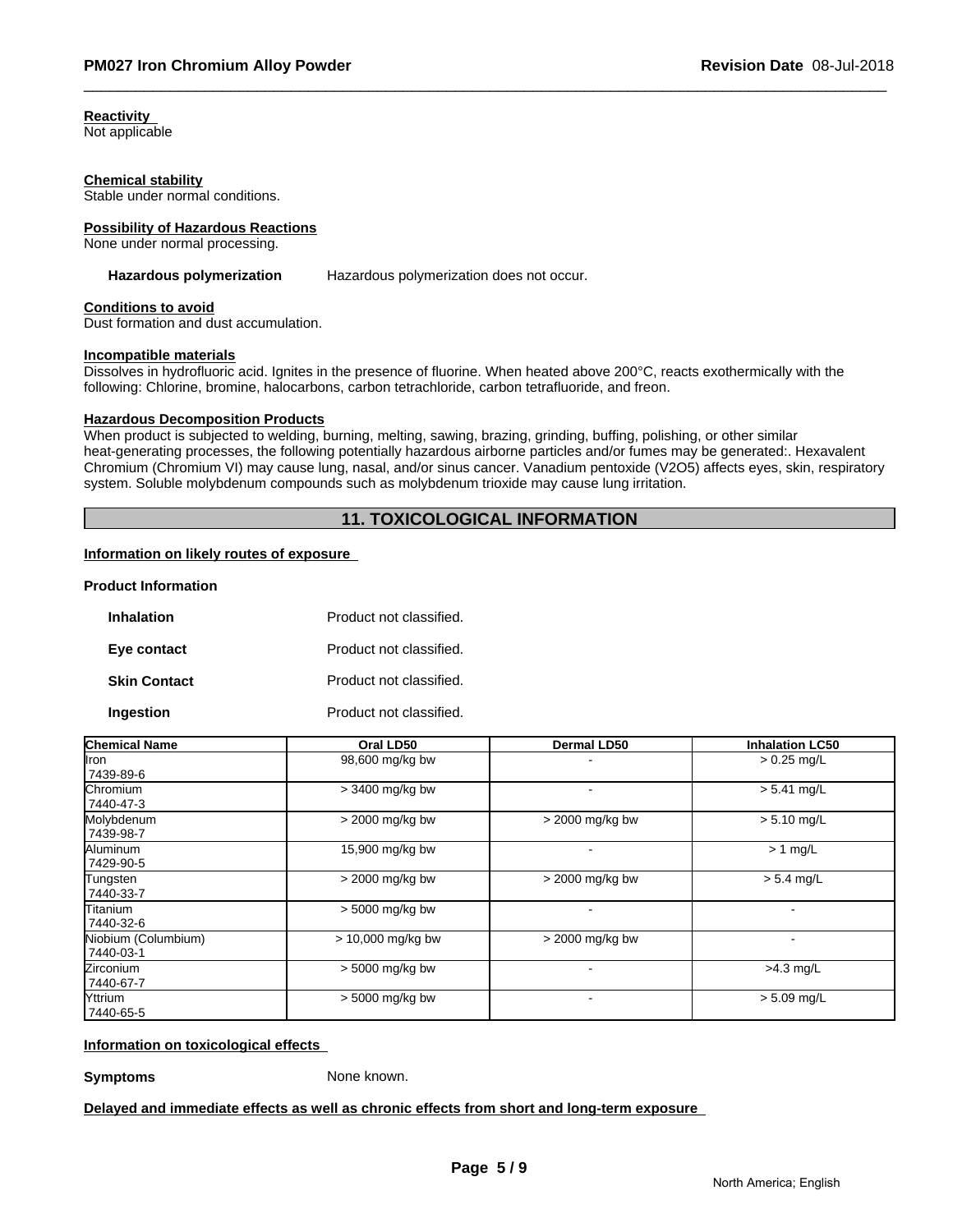**Product not classified. Product not classified. Product not classified.** Product not classified. Product not classified. Product not classified.

| <b>Chemical Name</b> | <b>ACGIH</b> | <b>IARC</b> | .<br>. | <b>OCUA</b><br>ujna |
|----------------------|--------------|-------------|--------|---------------------|
| Chromium             |              | Group 3     |        |                     |
| 17440-41<br>170<br>. |              |             |        |                     |

#### **Reproductive toxicity** Product not classified.<br> **STOT - single exposure** Product not classified. **STOT - single exposure** Product not classified.<br>**STOT - repeated exposure** Product not classified. **STOT - repeated exposure** Product not classified.<br> **Aspiration hazard** Product not classified. **Aspiration hazard**

#### **12. ECOLOGICAL INFORMATION**

#### **Ecotoxicity**

This product as shipped is not classified for aquatic toxicity.

| <b>Chemical Name</b>             | Algae/aquatic plants                                                                                                                                                                                               | <b>Fish</b>                                                                                                                                                                                                         | <b>Toxicity to</b><br>microorganisms                                                           | Crustacea                                                                                                                                                                                          |
|----------------------------------|--------------------------------------------------------------------------------------------------------------------------------------------------------------------------------------------------------------------|---------------------------------------------------------------------------------------------------------------------------------------------------------------------------------------------------------------------|------------------------------------------------------------------------------------------------|----------------------------------------------------------------------------------------------------------------------------------------------------------------------------------------------------|
| Iron<br>7439-89-6                |                                                                                                                                                                                                                    | The 96 h LC50 of 50% iron<br>loxide black in water to Danio<br>rerio was greater than<br>10,000 mg/L.                                                                                                               | The 3 h EC50 of iron oxide<br>for activated sludge was<br>greater than 10,000 mg/L.            | The 48 h EC50 of iron oxide<br>to Daphnia magna was<br>greater than 100 mg/L.                                                                                                                      |
| Chromium<br>7440-47-3            |                                                                                                                                                                                                                    |                                                                                                                                                                                                                     |                                                                                                |                                                                                                                                                                                                    |
| Molybdenum<br>7439-98-7          | The 72 h EC50 of sodium<br>molybdate dihydrate to<br>Pseudokirchneriella<br>subcapitata was 362.9 mg of<br>Mo/L.                                                                                                   | The 96 h LC50 of sodium<br>molybdate dihydrate to<br>Pimephales promelas was<br>644.2 mg/L                                                                                                                          | The 3 h EC50 of<br>molybdenum trioxide for<br>activated sludge was 820<br>mg/L.                | The 48 h LC50 of sodium<br>molybdate dihydrate to<br>Ceriodaphnia dubia was<br>1,015 mg/L.<br>The 48 h LC50 of sodium<br>molybdate dihydrate to<br>Daphnia magna was greater<br>than 1,727.8 mg/L. |
| Aluminum<br>7429-90-5            | The 96-h EC50 values for<br>reduction of biomass of<br>Pseudokirchneriella<br>subcapitata in AAP-Medium<br>at pH 6, 7, and 8 were<br>estimated as 20.1, 5.4, and<br>150.6 µg/L, respectively, for<br>dissolved Al. | The 96 h LC50 of aluminum<br>to Oncorhynchus mykiss<br>was 7.4 mg of Al/L at pH 6.5<br>and 14.6 mg of Al/L at pH<br>7.5                                                                                             |                                                                                                | The 48-hr LC50 for<br>Ceriodaphnia dubia exposed<br>to Aluminium chloride<br>increased from 0.72 to<br>greater than 99.6 mg/L with<br>water hardness increasing<br>from 25 to 200 mg/L.            |
| Tungsten<br>7440-33-7            | The 72 h EC50 of sodium<br>tungstate to<br>Pseudokirchnerella<br>subcapitata was 31.0 mg of<br>W/L.                                                                                                                | The 96 h LC50 of sodium<br>tungstate to Danio rerio was<br>greater than 106 mg of W/L                                                                                                                               | The 30 min EC50 of sodium<br>tungstate for activated<br>sludge were greater than<br>1000 mg/L. | The 48 h EC50 of sodium<br>tungstate to Daphnia magna<br>was greater than 96 mg of<br>W/L.                                                                                                         |
| Titanium<br>7440-32-6            | The 72 h EC50 of titanium<br>dioxide to<br>Pseudokirchnerella<br>subcapitata was 61 mg of<br>TiO <sub>2</sub> /L.                                                                                                  | The 96 h LC50 of titanium<br>dioxide to Cyprinodon<br>variegatus was greater than<br>10,000 mg of TiO2/L.<br>The 96 h LC50 of titanium<br>dioxide to Pimephales<br>promelas was greater than<br>1,000 mg of TiO2/L. | The 3 h EC50 of titanium<br>dioxide for activated sludge<br>were greater than 1000<br>mg/L.    | The 48 h EC50 of titanium<br>dioxide to Daphnia Magna<br>was greater than 1000 mg of<br>TiO <sub>2</sub> /L.                                                                                       |
| Niobium (Columbium)<br>7440-03-1 |                                                                                                                                                                                                                    |                                                                                                                                                                                                                     |                                                                                                |                                                                                                                                                                                                    |
| Zirconium<br>7440-67-7           | The 14 d NOEC of zirconium<br>dichloride oxide to Chlorella<br>vulgaris was greater than<br>102.5 mg of Zr/L.                                                                                                      | The 96 h LL50 of zirconium<br>to Danio rerio was greater<br>than 74.03 mg/L.                                                                                                                                        |                                                                                                | The 48 h EC50 of zirconium<br>dioxide to Daphnia magna<br>was greater than 74.03 mg<br>of Zr/L.                                                                                                    |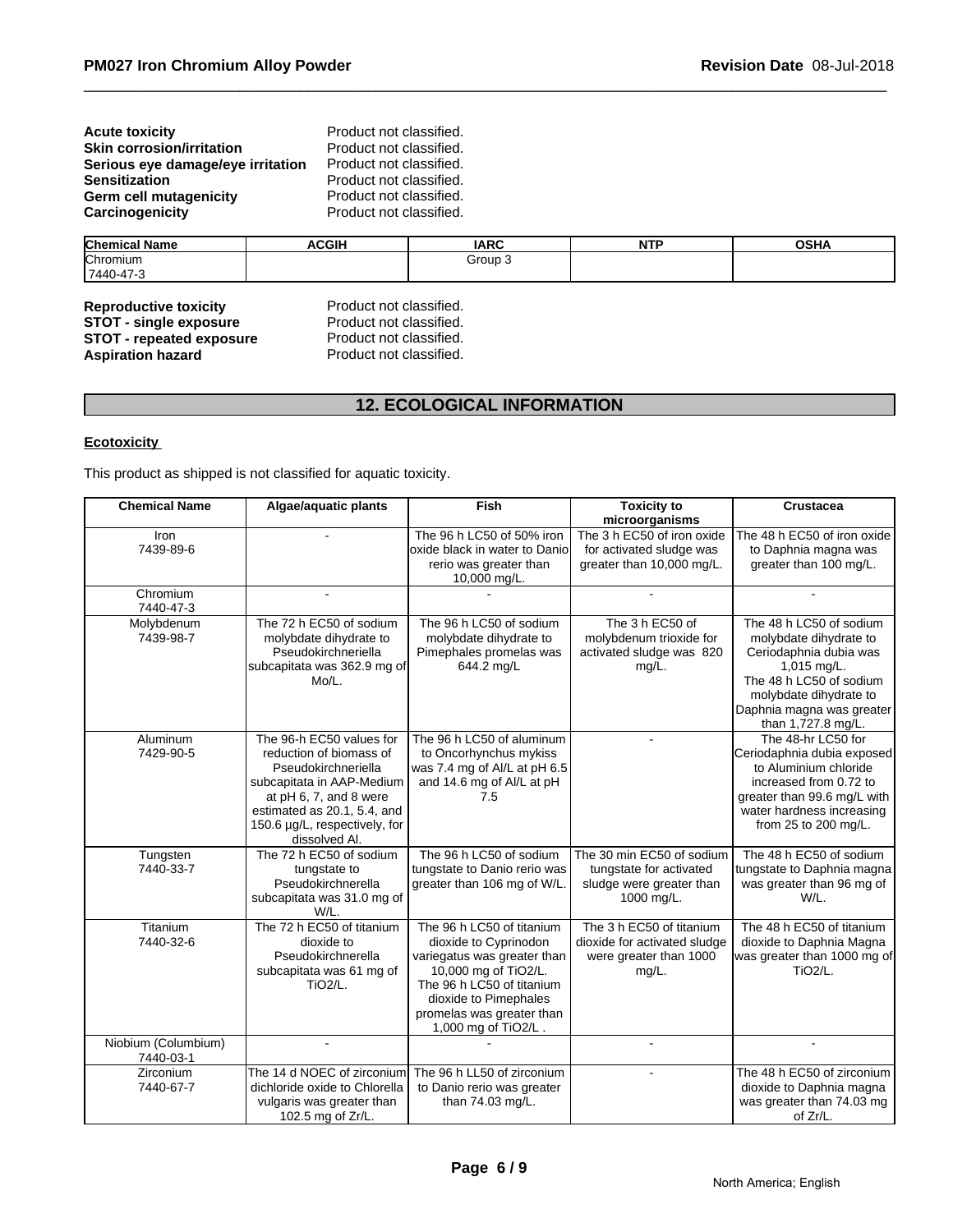| Yttrium<br>7440-65-5 | ' Yttrium<br>The 96 h LL50<br>oxide to Danio rerio was | 3 h NOEC of Yttrium<br>The<br>oxide for activated sludge | : 48 h LL50 of Yttrium<br>The .<br>oxide to Daphnia magna |
|----------------------|--------------------------------------------------------|----------------------------------------------------------|-----------------------------------------------------------|
|                      | greater than 100 mg/L.                                 | was greater than 1000 mg/L.                              | l was greater than 100 mg/L.                              |

#### **Persistence and degradability**

**Bioaccumulation**

.

.

#### **Other adverse effects**

## **13. DISPOSAL CONSIDERATIONS Waste treatment methods Disposal of wastes** Disposal should be in accordance with applicable regional, national and local laws and regulations. **Contaminated packaging** Disposal should be in accordance with applicable regional, national and local laws and regulations.

| <b>Chemical Name</b> | <b>RCRA - D Series Wastes</b> |
|----------------------|-------------------------------|
| Chromium             | 5.0 mg/L regulatory level     |
| 7440-47-3            |                               |

This product contains one or more substances that are listed with the State of California as a hazardous waste.

#### **14. TRANSPORT INFORMATION**

**DOT** Not regulated

#### **15. REGULATORY INFORMATION**

| <b>International Inventories</b> |                   |  |
|----------------------------------|-------------------|--|
| <b>TSCA</b>                      | Complies          |  |
| <b>DSL/NDSL</b>                  | Complies          |  |
| <b>EINECS/ELINCS</b>             | Complies          |  |
| <b>ENCS</b>                      | Complies          |  |
| <b>IECSC</b>                     | Complies          |  |
| <b>KECL</b>                      | Complies          |  |
| <b>PICCS</b>                     | <b>Not Listed</b> |  |
| <b>AICS</b>                      | Complies          |  |

 **Legend:** 

 **TSCA** - United States Toxic Substances Control Act Section 8(b) Inventory

 **DSL/NDSL** - Canadian Domestic Substances List/Non-Domestic Substances List

 **EINECS/ELINCS** - European Inventory of Existing Chemical Substances/European List of Notified Chemical Substances

 **ENCS** - Japan Existing and New Chemical Substances

**IECSC** - China Inventory of Existing Chemical Substances

 **KECL** - Korean Existing and Evaluated Chemical Substances

 **PICCS** - Philippines Inventory of Chemicals and Chemical Substances

 **AICS** - Australian Inventory of Chemical Substances

#### **US Federal Regulations**

#### **SARA 313**

Section 313 of Title III of the Superfund Amendments and Reauthorization Act of 1986 (SARA). This product contains a chemical or chemicals which are subject to the reporting requirements of the Act and Title 40 of the Code of Federal Regulations, Part 372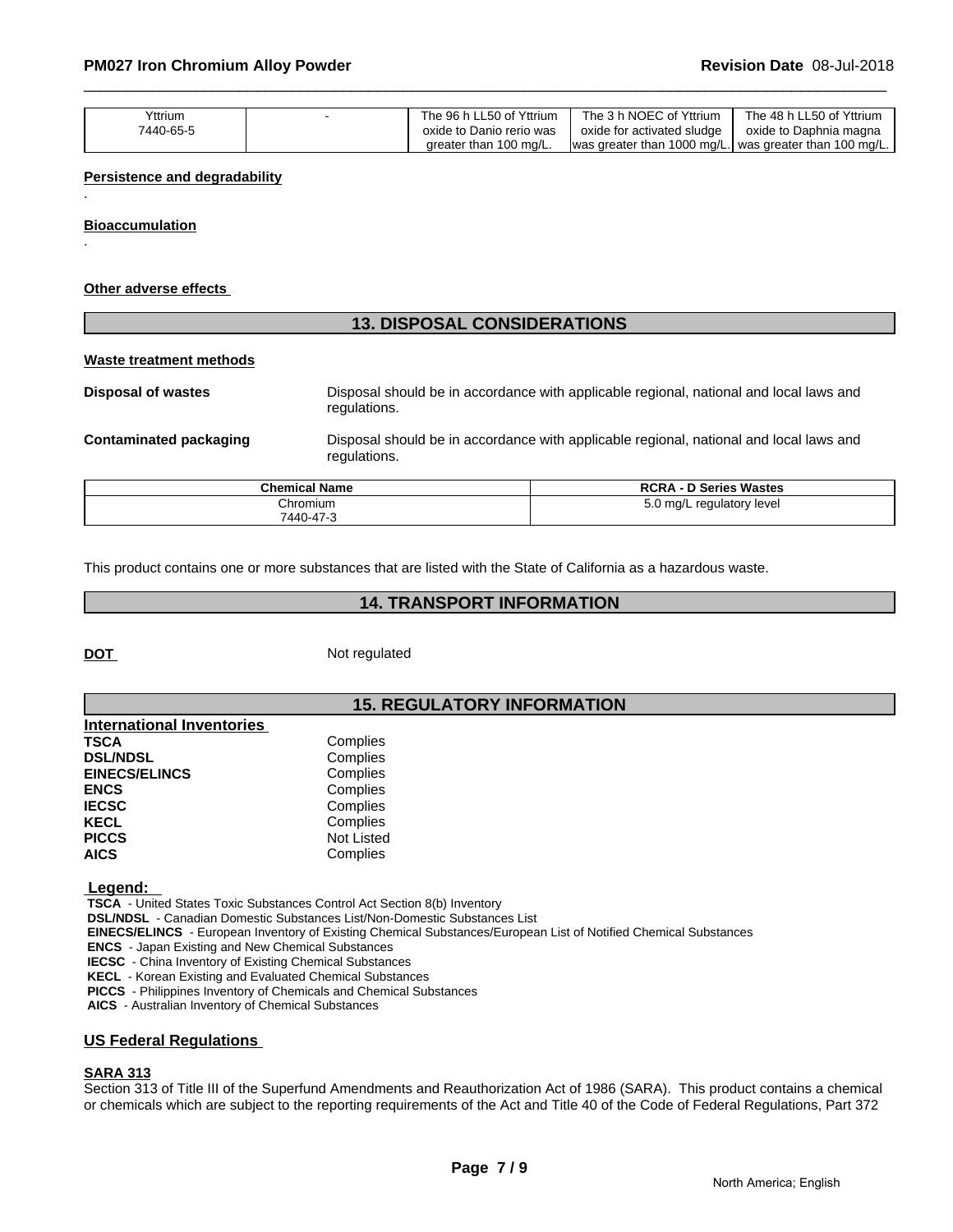| Chemical<br>ا Name            | CAS No | Weight-<br>70 | - -<br><br>-<br><b>Values</b><br><b>Threshold</b><br>.<br>- 70<br>$\mathbf{1}$<br>. . |
|-------------------------------|--------|---------------|---------------------------------------------------------------------------------------|
| Chromium<br>'440-4<br>- 7<br> | 'AAI   | חר<br>$\sim$  |                                                                                       |

#### **SARA 311/312 Hazard Categories**

| Acute health hazard               | No  |
|-----------------------------------|-----|
| <b>Chronic Health Hazard</b>      | No. |
| Fire hazard                       | N٥  |
| Sudden release of pressure hazard | No. |
| <b>Reactive Hazard</b>            | Nο  |

#### **CWA (Clean Water Act)**

This product contains the following substances which are regulated pollutants pursuant to the Clean Water Act (40 CFR 122.21 and 40 CFR 122.42)

| <b>Chemical Name</b>  | <b>CWA - Reportable</b><br>Quantities | <b>CWA - Toxic Pollutants</b> | <b>CWA - Priority Pollutants</b> | <b>CWA - Hazardous</b><br><b>Substances</b> |
|-----------------------|---------------------------------------|-------------------------------|----------------------------------|---------------------------------------------|
| Chromium<br>7440-47-3 |                                       |                               |                                  |                                             |

#### **CERCLA**

This material, as supplied, contains one or more substances regulated as a hazardous substance under the Comprehensive Environmental Response Compensation and Liability Act (CERCLA) (40 CFR 302)

| <b>Chemical Name</b> | <b>Hazardous Substances</b><br><b>RQs</b> |
|----------------------|-------------------------------------------|
| Chromium             | 5000 lb                                   |
| 17c<br>$7440 - 4$    |                                           |

#### **US State Regulations**

#### **California Proposition 65**

This product contains the following Proposition 65 chemicals

#### **U.S. State Right-to-Know Regulations**

| <b>Chemical Name</b>    | New Jersey | <b>Massachusetts</b> | Pennsylvania |
|-------------------------|------------|----------------------|--------------|
| Chromium<br>7440-47-3   |            |                      |              |
| Molybdenum<br>7439-98-7 |            |                      | Х            |
| Aluminum<br>7429-90-5   |            |                      | х            |
| Tungsten<br>7440-33-7   | X          | ◡<br>⋏               | X            |
| Titanium<br>7440-32-6   |            |                      |              |
| Zirconium<br>7440-67-7  | X          | X                    | X            |
| Yttrium<br>7440-65-5    | X          | X                    | X            |

#### **U.S. EPA Label Information EPA Pesticide Registration Number** Not applicable

| <b>16. OTHER INFORMATION</b>              |                   |                                                    |                           |                                                     |
|-------------------------------------------|-------------------|----------------------------------------------------|---------------------------|-----------------------------------------------------|
| <b>NFPA</b>                               | Health hazards 0  | <b>Flammability 0</b>                              | Instability 0             | <b>Physical and Chemical</b><br><b>Properties</b> - |
| <b>HMIS</b><br>Chronic Hazard Star Legend | Health hazards 1* | <b>Flammability</b> 1<br>* = Chronic Health Hazard | <b>Physical hazards</b> 0 | Personal protection X                               |

| <b>Issue Date</b>    | 08-Jul-2018 |
|----------------------|-------------|
| <b>Revision Date</b> | 08-Jul-2018 |